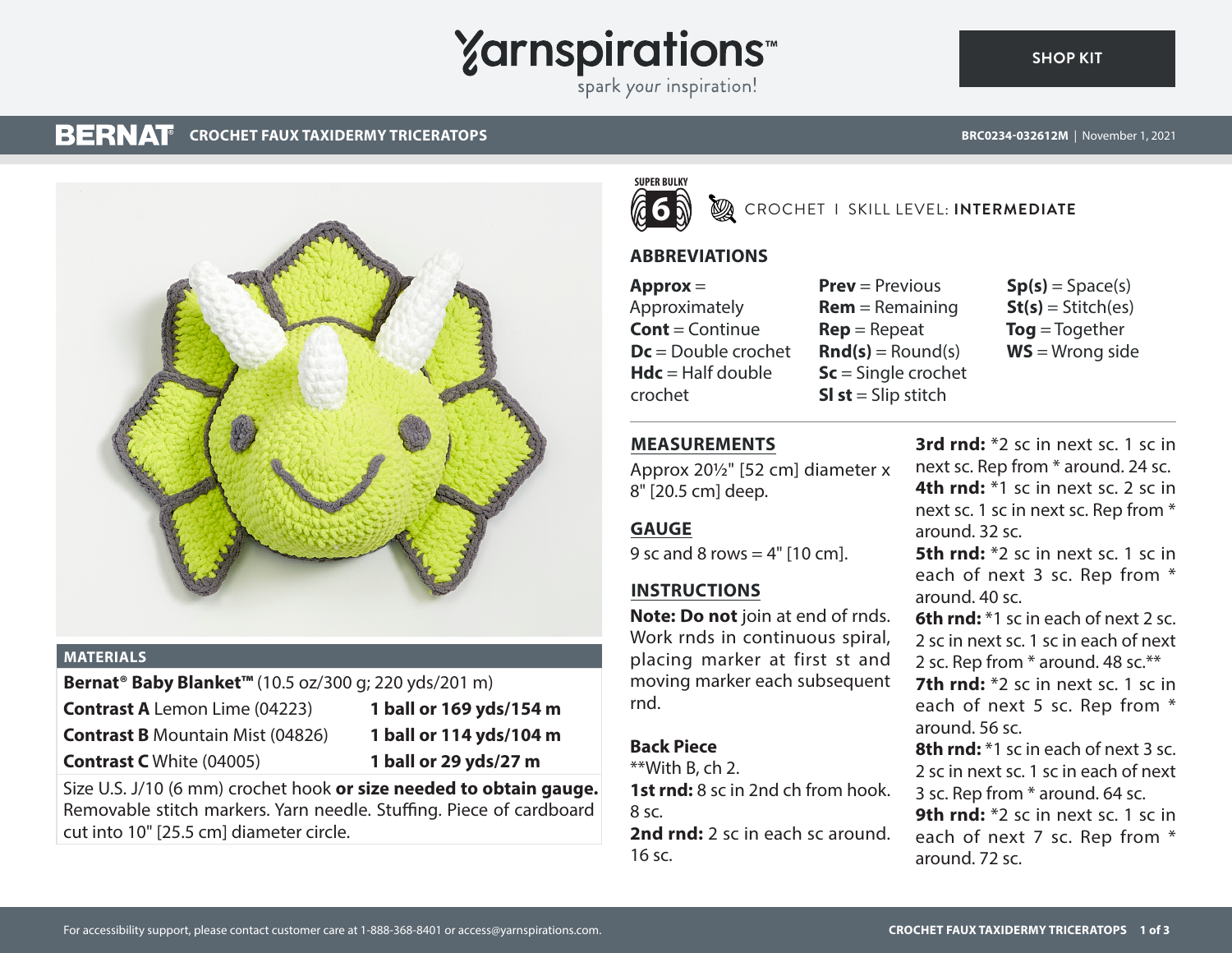## **Yarnspirations**

spark your inspiration!

### **BERNAT CROCHET FAUX TAXIDERMY TRICERATOPS BRC0234-032612M** | November 1, 2021

**10th rnd:** \*1 sc in each of next 4 sc. 2 sc in next sc. 1 sc in each of next 4 sc. Rep from \* around. 80 sc. **Do not** fasten off. Turn.

From this point on, work back and forth in rows:

**Back Piece Frill: 1st row:** (WS). Ch 1. 2 sc in first sc. 1 sc in each of next 4 sc. Ch 1. Skip next sc. 1 sc in each of next 4 sc. [(1 sc. Ch 1. 1 sc) in next sc. 1 sc in each of next 4 sc. Ch 1. Skip next sc. 1 sc in each of next 4 sc] 5 times. 2 sc in next sc. 62 sc and 11 ch-1 sps. **Turn.** Leave rem sts unworked. See diagram on page 3.

**\*\*\*2nd row:** Ch 1. \*1 sc in each sc to next ch-1 sp. Ch 1. Skip next ch-1 sp. Rep from \* 10 more times. 1 sc in each sc to last sc. Turn. **3rd row:** Ch 1. 2 sc in first sc. 1 sc in each sc to next ch-1 sp. Ch 1. Skip next ch-1 sp. \*1 sc in each st to next ch-1 sp. (1 sc. Ch 1. 1 sc) in next ch-1 sp. 1 sc in each st to next ch-1 sp. Ch 1. Skip next ch-1 sp. Rep from \* 4 more times. 1 sc in each st to last sc. 2 sc in last sc. Turn.

**4th and 5th rows:** As 2nd and 3rd rows.

**6th row:** Ch 3. 1 dc in first sc (counts as 2 dc). 1 dc in each of next 2 sc. 1 hdc in each of next 2 sc. 1 sc in each of next 3 sc. Ch 1. Skip next ch-1 sp. 1 sc in each of next 3 sc. 1 hdc in each of next 2 sc. 1 dc in each of next 2 sc. \*(2 dc. Ch 1. 2 dc) in next ch-1 sp. 1 dc in each of next 2 sc. 1 hdc in each of next 2 sc. 1 sc in each of next 3 sc. Ch 1. Skip next ch-1 sp. 1 sc in each of next 3 sc. 1 hdc in each of next 2 sc. 1 dc in each of next 2 sc. Rep from \* to last sc. 2 dc in last dc. Fasten off $***$ 

## **Head**

With A, work from \*\* to \*\* as given for Back Piece.

Cont with A, proceed as follows: **7th to 10th rnds:** 1 sc in each sc around. 48 sc.

**11th rnd:** 1 sc in each of first 24 sc. \*2 sc in next sc. 1 sc in each of next 2 sc. Rep from \* around. 56 sc.

**12th rnd:** 1 sc in each of first 24 sc. \*1 sc in each of next 3 sc. 2 sc in next sc. Rep from \* around. 64 sc. **13th rnd:** 1 sc in each of first 24 sc. \*2 sc in next sc. 1 sc in each of next 4 sc. Rep from \* around. 72 sc.

**14th rnd:** 1 sc in each of first 24 sc. \*1 sc in each of next 5 sc. 2 sc in next sc. Rep from \* around. 80 sc. **15th to 18th rnds:** 1 sc in each sc around.

**19th rnd:** 1 sc in each sc around. Sl st in each of first 2 sc of prev rnd. **Do not** fasten off. Turn.

From this point on, work back and forth in rows:

**Head Frill: 1st row:** (WS). Ch 1. *Working in back loops only,* work as 1st row of Back Piece Frill.

With A, work from \*\*\* to \*\*\* as given for Back Piece Frill.

## **Large Horns** (make 2)

With C, ch 2.

**1st rnd:** 6 sc in 2nd ch from hook. **2nd rnd:** 1 sc in each sc around. **3rd rnd:** \*2 sc in next sc. 1 sc in next sc. Rep from \* around. 9 sc. **4th and 5th rnds:** 1 sc in each sc

around.

**6th rnd:** \*2 sc in next sc. 1 sc in each of next 2 sc. Rep from \* around. 12 sc.

**7th and 8th rnds:** 1 sc in each sc around.

**9th rnd:** \*2 sc in next sc. 1 sc. in each of next 3 sc. Rep from \* around. 15 sc.

**10th and 11th rnds:** 1 sc in each sc around.

**12th rnd:** 1 sc in each sc around. Sl st in each of first 2 sc of prev rnd. Fasten off.

## **Small Horn** (make 1)

With C, ch 2.

**1st rnd:** 6 sc in 2nd ch from hook. **2nd rnd:** 1 sc in each sc around. **3rd rnd:** \*2 sc in next sc. 1 sc in next sc. Rep from \* around. 9 sc.

**4th rnd:** \*2 sc in next sc. 1 sc in each of next 2 sc. Rep from \* around. 12 sc.

**4th to 6th rnds:** 1 sc in each sc around.

**7th rnd:**1 sc in each sc around. Sl st in each of next 2 sc of prev rnd. Fasten off.

**Eyes** (make 2)

With B, ch 2.

**1st rnd:** (2 sc. 1 hdc. 2 dc. 1 hdc) in 2nd ch from hook. Join with sl st to first sc. Fasten off.